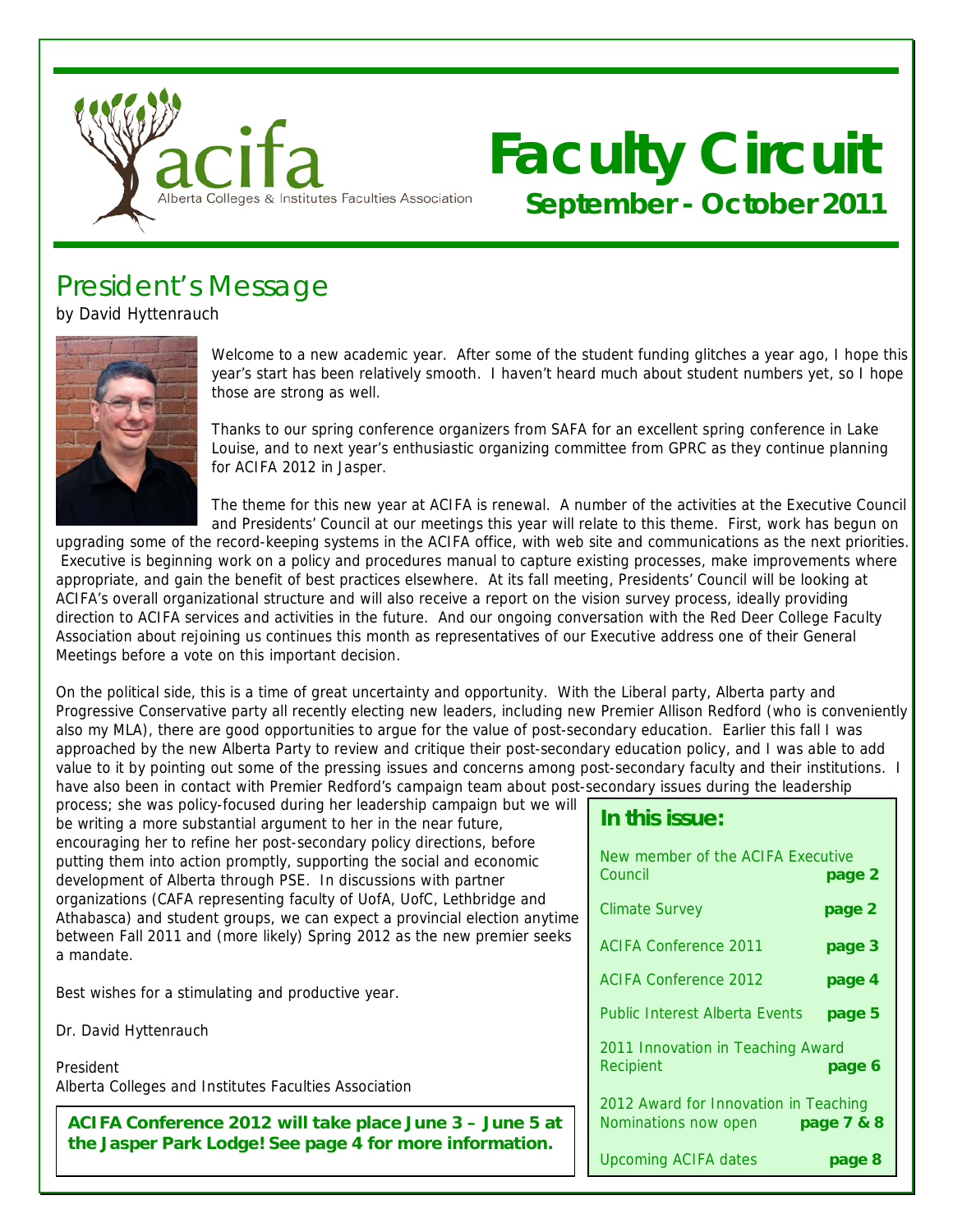### Meet the New Member of the ACIFA Executive Council

ACIFA would like to introduce the newly elected Vice President Professional Affairs, Erwin Ens. ACIFA would also like to congratulate Mike Durbeniuk who was re-elected as Executive Vice President and Bob Graves who was reelected as Vice President, Records and Finance. The ACIFA Executive members were elected at the Annual General Meeting at the 2011 ACIFA Conference.

### Erwin Ens, NorQuest College – Vice President, Professional Affairs



Erwin Ens was elected to the position of VP, Professional Affairs on the ACIFA Executive Council in the spring of 2011. Erwin began working as a Curriculum Specialist/Instructional Designer at NorQuest College in 2004 and has recently taken a position as Faculty Developer. He has served as VP, Professional Affairs for the NorQuest Faculty Association for the past several years and has participated in numerous college task teams and committees including Academic Council.

### **Annual ACIFA Climate Survey**



The annual ACIFA Climate survey, distributed electronically through your faculty association office by mid-November, is a valuable tool for the tabulation and analysis of the views of academic staff members across the province, concerning working conditions and attitudes within their respective institutions.

The Climate Survey asks individual academic staff members to indicate level of agreement on a scale of 1 to 5, with thirteen statements such as:

Senior administration communicates openly with faculty.

I have the resources I need to do my job effectively.

The president of this institution provides effective leadership.

In addition, local academic staff associations may take the opportunity to include further questions specific to their own institutions.

The relatively high response rate from ACIFA members, along with the continuity from year to year of the thirteen core survey questions, provides a strong foundation to assist academic staff associations in discussions with their administration regarding key areas of concern within their institutions.

A comparative, cross-institutional score chart for each of the thirteen system wide questions will be published in the ACIFA Faculty Circuit next spring.

Please fill out your Survey by **5:00 p.m. December 16, 2011.**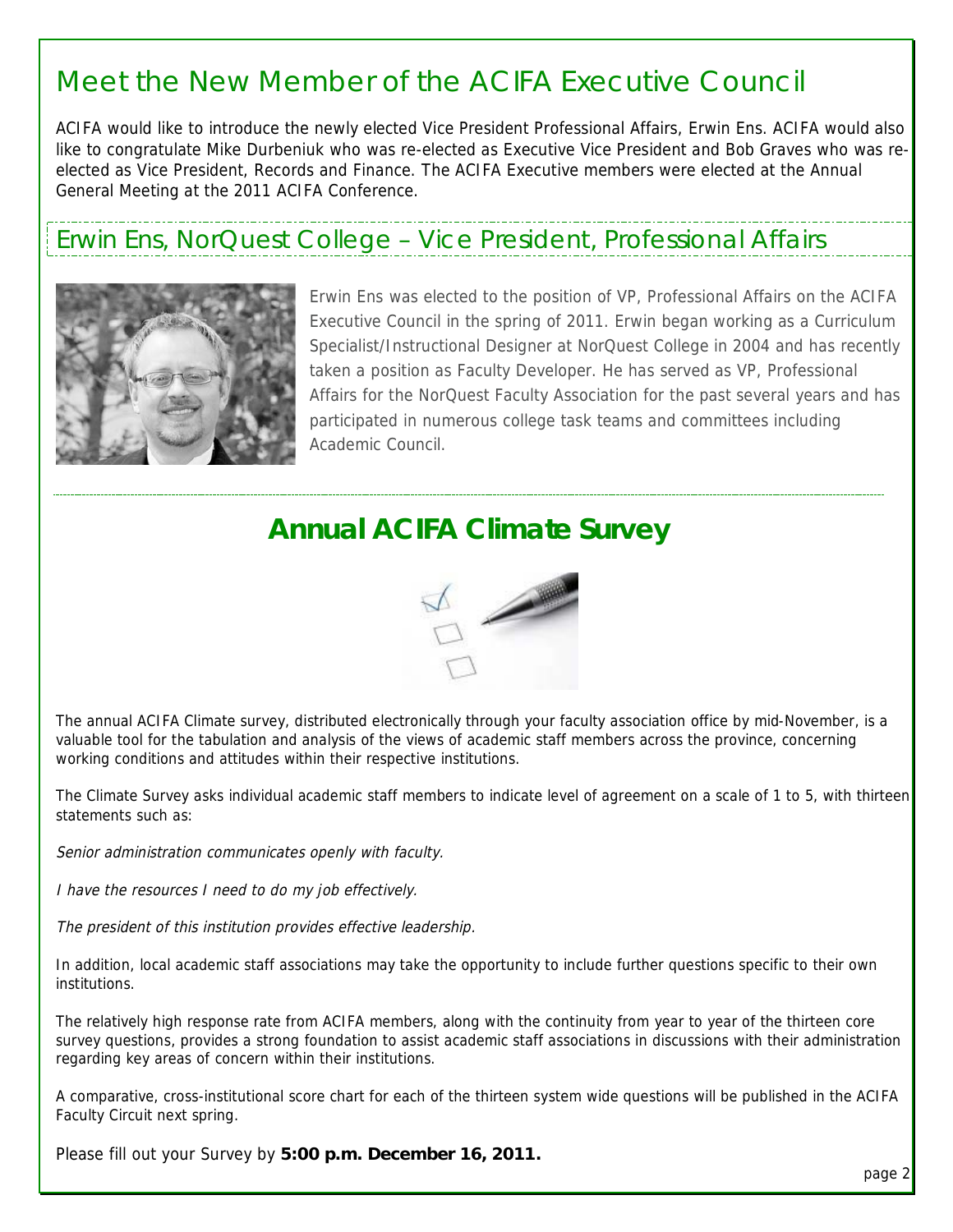### ACIFA Conference 2011

The 2011 ACIFA Conference, which took place at Fairmont Chateau Lake Louise, had another record breaking year for attendance with nearly 250 registered attendees. The conference's sessions were very well attended, some being standing room only. Thank you to all of the presenters for their outstanding sessions and to the SAFA Conference Hosting Committee for all of their time and effort to ensure the conference ran smoothly.







The Fairmont Chateau Lake Louise.



Conference attendees take in the scenery during a biking activity session.



All pictures provided by Dylan R. Saunders, Instructor: IT CS Program, School of ICT, SAIT.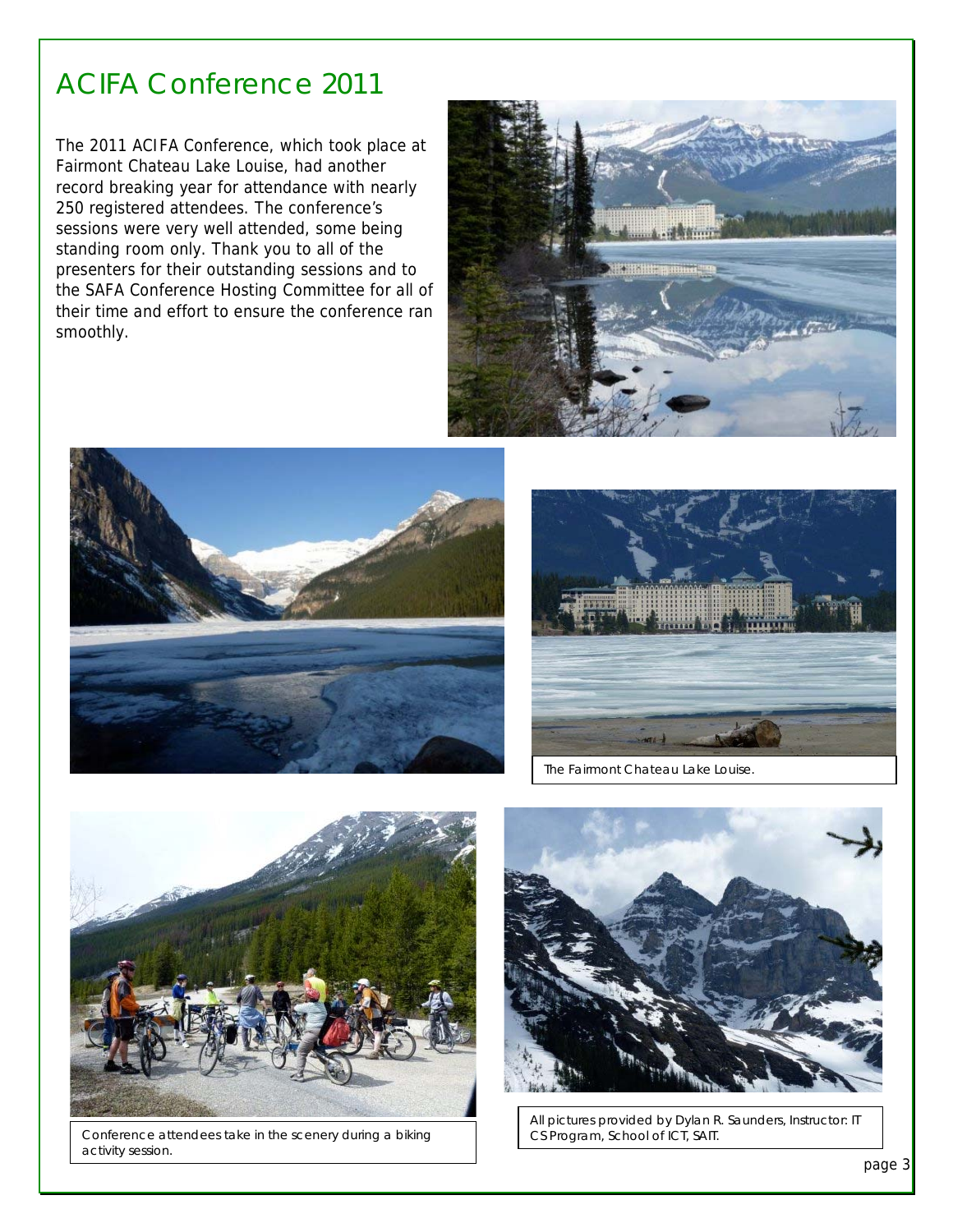# ACIFA Conference 2012

Look for the Call for Submissions in the next issue of the Faculty Circuit.



Sub-themes:

**Commit** to…students, self, colleagues, and profession. Ex. Topics in growth, energy, motivation, leadership, encouragement, enhancement, renewal, and retention.

**Connect** through…programs for one's institution, one's community, & the global collective. Ex. Topics in Trades, Arts & Humanities, Sciences, Business, Education, Travel studies, ESL, First Nations, Technology & Social Media, E-Learning, etc.

**Collaborate** with…community, other educational institutions, industry/private sector, and government to explore partnerships that provide new and progressive educational opportunities. Ex. New program development, Employment, Research, Publication

**Let's Celebrate**…our success, our students' success, and our potential for continued innovation, creativity, and excitement leading to educational excellence!

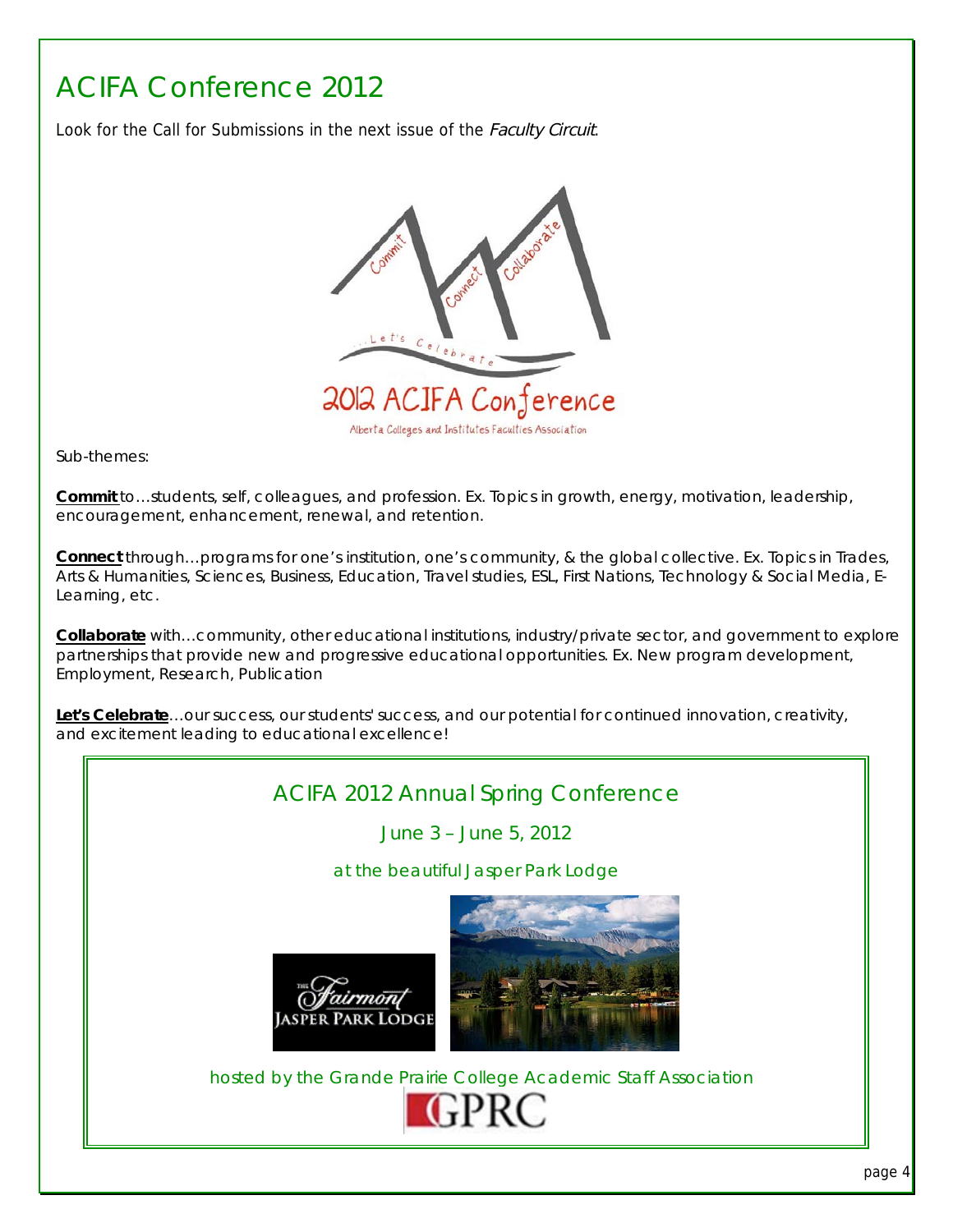## Public Interest Alberta Events



**Public Interest Alberta** Advocating for a Better Alberta for All

#### **Oct 20th: What Is the Future of Learning in Canada?**

7:00pm - 9:00pm, Thursday, October 20th, 2011 Education Building South (87 Ave & 113 St), Room 129, University of Alberta, Edmonton

With Dr. Paul Cappon -- President & CEO, Canadian Council on Learning Canada Is Slipping Down the Learning **Curve** 

A presentation summarizing:

CCL's findings on all aspects of the learning cycle: from early childhood, through school, post-secondary education and adult and workplace learning and training. The impact Canada's slide down the international learning curve is having on the country's economic stability and social cohesion. The specific means and mechanisms Canada must consider for the country to meet its difficult national learning challenges. Followed by an open forum discussion on the future of life-long learning in Canada. Dr. Cappon has been a lifelong education advocate, community supporter and author of numerous publications on learning and community medicine. He has earned degrees in several fields including a PhD in sociology from the Université de Paris, a medical degree (MD) from McMaster University and a family medicine specialization from Dalhousie University.

Hosted by Public Interest Alberta, and supported by: Faculty of Education, University of Alberta; Edmonton Public Teachers' Local 37; Alberta Teachers' Association; Muttart Foundation; Confederation of Alberta Faculty Associations; Success by 6 - United Way of the Alberta Capital Region

Full details can be found on the Public Interest Alberta website: www.pialberta.org

#### **Oct 28th: PIA Fun(d) Night**

Friday, October 28th, 2011 Sherbrooke Community League, 13008 122 Ave, Edmonton

Join us for an evening of fun and entertainment, featuring the music of St. James' Gate -- a dynamic, rocking Celtic band guaranteed to show everyone a howling good time!

Doors - 7pm Program - 7:30pm

Tickets - \$30 or \$270 for a table of 10

Call Public Interest Alberta at 780-420-0471

\*Prizes \* Snacks \* Cash Bar \* Dressing up (optional) could win you a prize for the best mask or costume!

Full details can be found on the Public Interest Alberta website: www.pialberta.org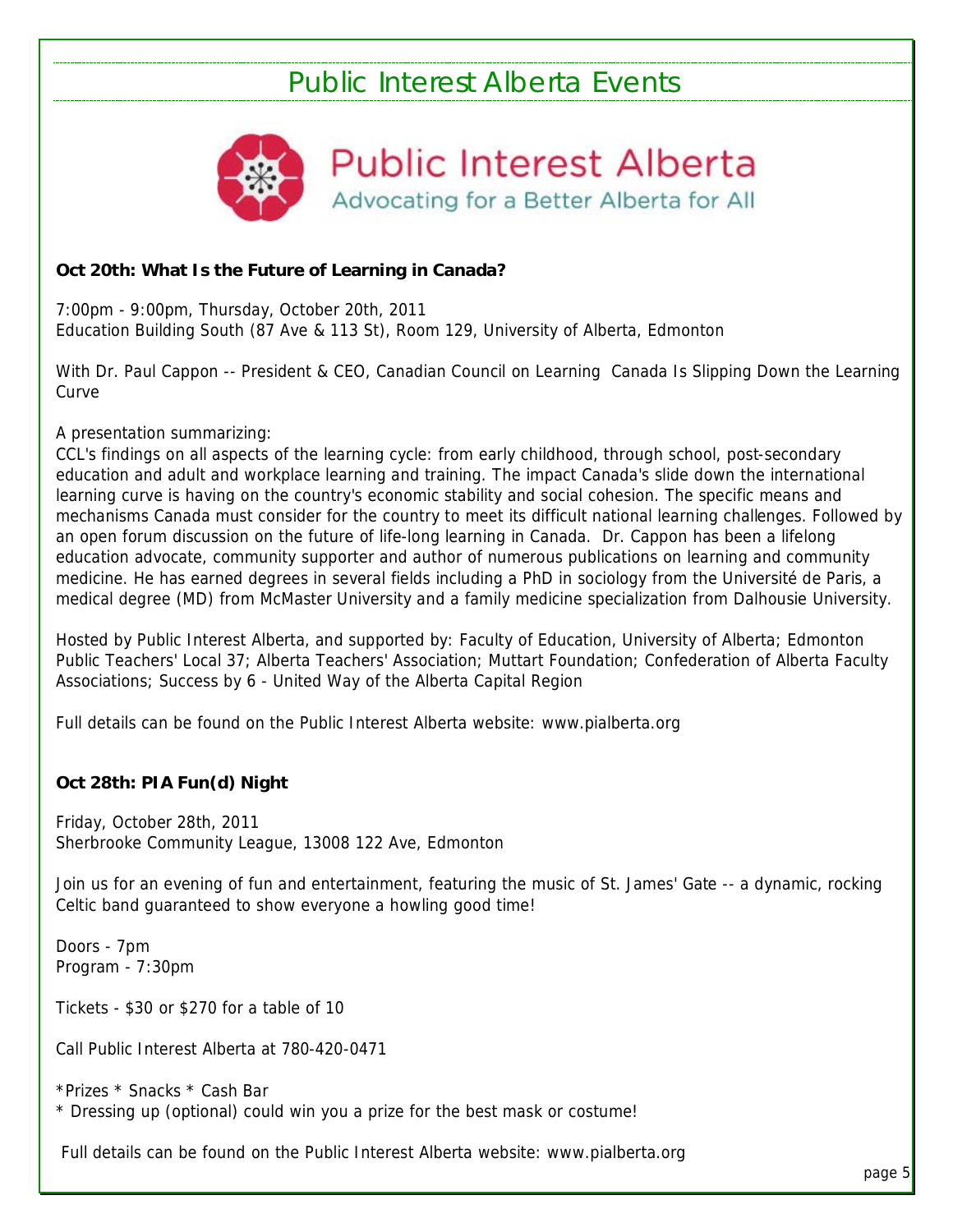### Innovation in Teaching Award Recipient: Dr. Marla Middleton Freitag



Dr. Marla Middleton Freitag, the Office Technology Coordinator at Medicine Hat College, was presented with the **ACIFA 2011 Award for Innovation in Teaching** at the 2011 ACIFA Conference in Lake Louise this past May.

Connecting theory to practice and having students apply concepts they were learning in their writing class is what Dr. Marla Middleton Freitag had in mind with this project. She had the students complete real writing projects for real clients as if they were working for a company. Marla approached employees on campus and asked them to supply actual writing projects. Marla made videos set to the mission impossible theme of the clients making their project requests and then to introduce the projects she showed the videos to the students. These videos helped the students connect with the clients and allowed the students to learn about the projects from the source. The students completed all eight projects in teams and then the client for each project chose the winning project.

Examples of some of the projects that the students completed for the clients included: writing letters and reports; creating posters, flyers and invitations; and putting together a registration package for a conference. The clients providing the projects were very impressed with the quality of the students' work. The students not only enjoyed this project but they were also innovative, creative and resourceful and completed the projects to a high standard.

In addition, since grammar was part of the class, the students competed in two Grammar Game Show Competitions. These game shows were used as a review of the grammar material. The Grammar Game Shows were created using computer software and were shown on a big screen. The students used 'clickers' to select their answers and the computer calculated their scores. The students said they really enjoyed the game and found it an effective way to help them remember the grammar material.

Marla also created video scenarios using on-line animation software. The students watched the videos and then had the opportunity to apply and discuss concepts they were learning in class. For example, a video was created of two animation characters having an argument. After watching the video, the students analyzed the sources of the conflict and discussed how the conflict could have been resolved.

Marla found that these teaching applications engaged the students and increased their interest in writing.

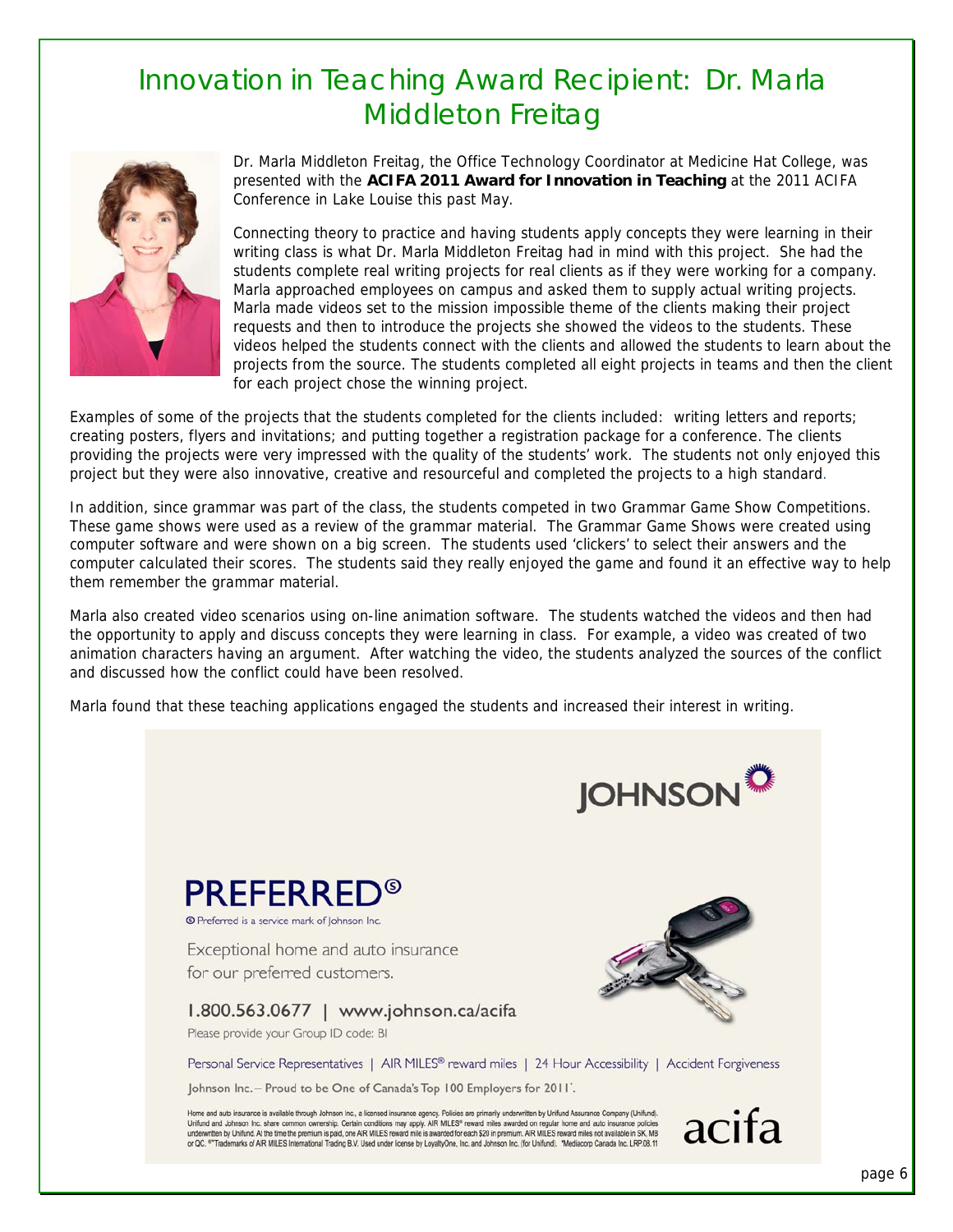



*The aim of the Award for Innovation in Teaching is to recognize and encourage the use of innovative and creative teaching methods and design which lead to improved student learning.* 

*This province-wide award attracts both recognition and a financial award of \$1,500 for the faculty member or team and \$500.00 for the faculty member's faculty association. Certificates of Commendation will be awarded to the two runners-up.* 

#### **Eligibility**

The Award is open to all ACIFA members. The nomination may be for an individual or a group/team. Nominations for the Award are made by colleagues with the consent of the innovator(s). Nominations must adhere to the *Format for Applications* below.

An innovation which has already received this Award cannot be resubmitted the following year. Innovations which have been unsuccessful but have received a Certificate of Commendation are eligible for resubmission, within the context of the guidelines, the following year.

#### **The Nomination Process**

Each participating ACIFA member association will conduct a nomination and selection process at the local level, in accordance with the guidelines in this document, to select **up to two nominees** to be submitted to the ACIFA Awards Committee. The ACIFA Awards Committee, established by the Professional Affairs Committee of ACIFA, will select the winner of the award from nominees put forward by each of the participating local faculty associations.

#### **Selection Criteria**

- The extent to which the innovation has had a practical outcome that improved teaching, learning, curriculum design, and/or assessment.
- Evidence of student satisfaction and learning outcomes.
- Evidence that the innovation was successfully integrated into the total learning process for the relevant course of study.
- The potential for the innovation to be applied to different fields of study
- The extent to which the innovation made effective and efficient use of resources.

#### **Format for Applications: 2-3 page limit plus appendices**

Please provide information in the following format:

- 1. Innovator/project team details: name(s), position, and college/institute
- 2. A description of the innovation
- 3. The rationale for implementing the change
- 4. The outcomes of the innovation
- 5. The wider application of the innovation in post-secondary education
- 6. Names and signatures of two nominees
- 7. Any supporting documentation to be attached as appendices

#### **Continued on page 8**